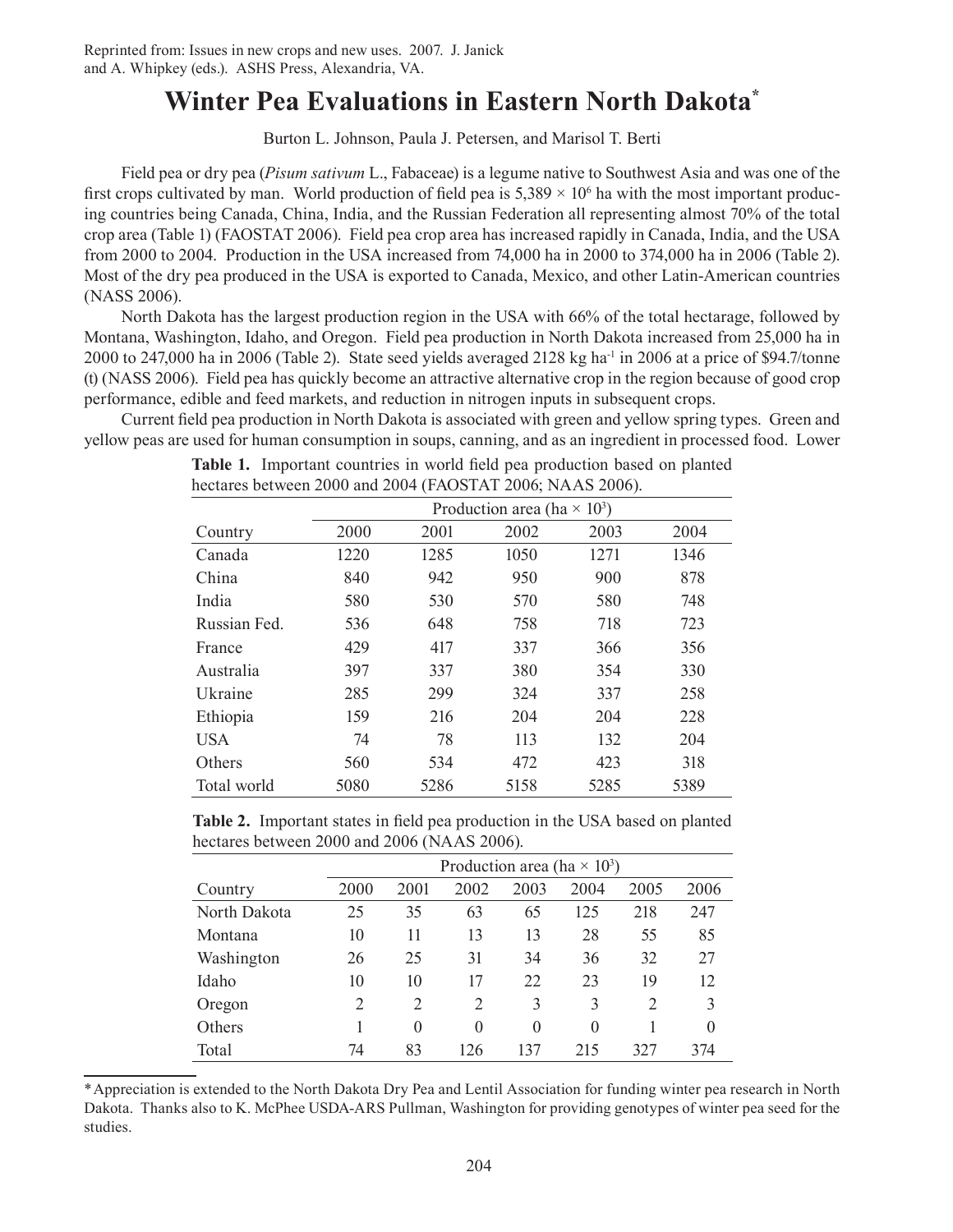quality seed not suitable for human consumption is used to feed livestock. Some small-seeded and mottled cultivars are used only for animal feed. The seed has a high amino acid content including lysine and tryptophan, two essential amino acids deficient in cereals (Oelke et al. 1991).

Pea is a cool-season crop that grows well with temperatures between 12 and 18°C. Temperatures within this range would commonly occur in May and June over much of North Dakota, however, July and August temperatures typically are several degrees warmer. There are two main plant types of field peas, the normal type which has a prostrate growth habit with long vines of 0.9 to 1.8 m and normal leaves with three leaflets and a terminal tendril. The semi-leafless (afila) plant type has an erect growth habit with shorter vines and no leaflets, only tendrils (Krall et al. 2006). The semi-leafless types are preferred among producers due to a greater harvest ease compared to the normal leaf types that are prone to lodging.

All field pea planted in North Dakota are spring cultivars (McKay et al. 2003). Production of winter annual pea could offer potential advantages compared to spring sown pea that include greater yield, earlier markets, improved on-farm workload distribution, expanded production region within the state, and improved crop quality and value. Winter-hardy field pea cultivars are grown in Washington, Idaho, and Montana (Chen et al. 2006). Winter pea performance has not been evaluated in North Dakota. The objective of this study was to determine the performance of winter pea genotypes grown in eastern North Dakota.

#### **Material and Methods**

The experiment was conducted in eastern North Dakota in the Red River Valley near Prosper (46° 58' N, 97° 4' W, elevation 220 m) during the 2004/2005 and 2005/2006 growing seasons. The previous crop was hard red spring wheat (*Triticum aestivum* L., Poaceae) each year of the study with the winter pea seeded into the standing wheat stubble that was approximately 25 cm in height. The experimental design was a randomized complete block with three replicates. Winter pea genotypes were obtained from K. McPhee, USDA-ARS, Pullman, Washington. Winter pea cultivars were sown 13 Sept. 2004 and 23 Sept. 2005. Stands were sown to establish 741,000 plants ha<sup>-1</sup> in plots consisting of 6 rows spaced 30 cm apart and 7.6 m in length. Glyphosate was applied at 840 g ai ha<sup>-1</sup> for preplant burn down control of volunteer wheat seedlings. The four center rows of each plot were straight harvested with a plot combine on 2 Aug. 2005 and 17 July 2006.

Characteristics evaluated were fall stand, winter survival, flowering date, plant height and lodging, seed yield, and seed weight. Fall stand was estimated by visual rating from 0 to 10 of established plant stands, where 10 is excellent and 0 is no stand. Winter survival was calculated as the percent of established plants that survived the winter and resumed growth in the spring. Flowering was determined by counting the number of days from 1 Apr. to flowering of at least 10% of plants in each plot. Plant height was measured at harvest as the extended vine length from the ground. Plant lodging was estimated by a visual rating from 0 (no lodging) to 10 (all plants lodged). Seed weight was calculated for 250 seeds and converted to weight per 1000 seeds.

### **Results and Discussion**

Winter pea fall stands were good both years ranging from 7.5 to 8.3 and 8.2 to 8.6 in 2004 and 2005, respectively (Table 3). Winter survival, however, was approximately 50% or less in spring 2005 as compared with 2006. Soil temperatures were 2.2 to 3.3°C cooler during mid December to mid February in 2005 than 2006 and may be related to winter survival (data not shown). The importance of adequate spring stands in field pea is important in yield performance since peas are limited in yield component compensation. Peel and Endres (1997) reported that minimum acceptable stands, before replanting is recommended after early season crop injury, were greater for field pea than cereals, flax (*Linum usitatissimum* L., Linaceae), soybean [*Glycine max* (L.) Merr., Fabaceae], crambe (*Crambe abyssinica* Hochst., Brassicaceae), or canola (*Brassica napus* L., Brassicaceae). Greater minimum acceptable stands for field pea indicates less yield component compensation to maintain yield for field pea compared to the other crops. Adequate spring stands for optimum crop performance will be directly related to winter survival and subsequent spring stands. Genotype, climate, and production practices will all be important in determining spring stands. During 2004/2005 and 2005/2006, winter pea survival at other North Dakota Research Extension Centers was near zero with no or very sparse stands not suitable for genotype evaluations.

Days to flowering varied among genotypes by 5 to 6 days in either year, but were fewer in 2006 due to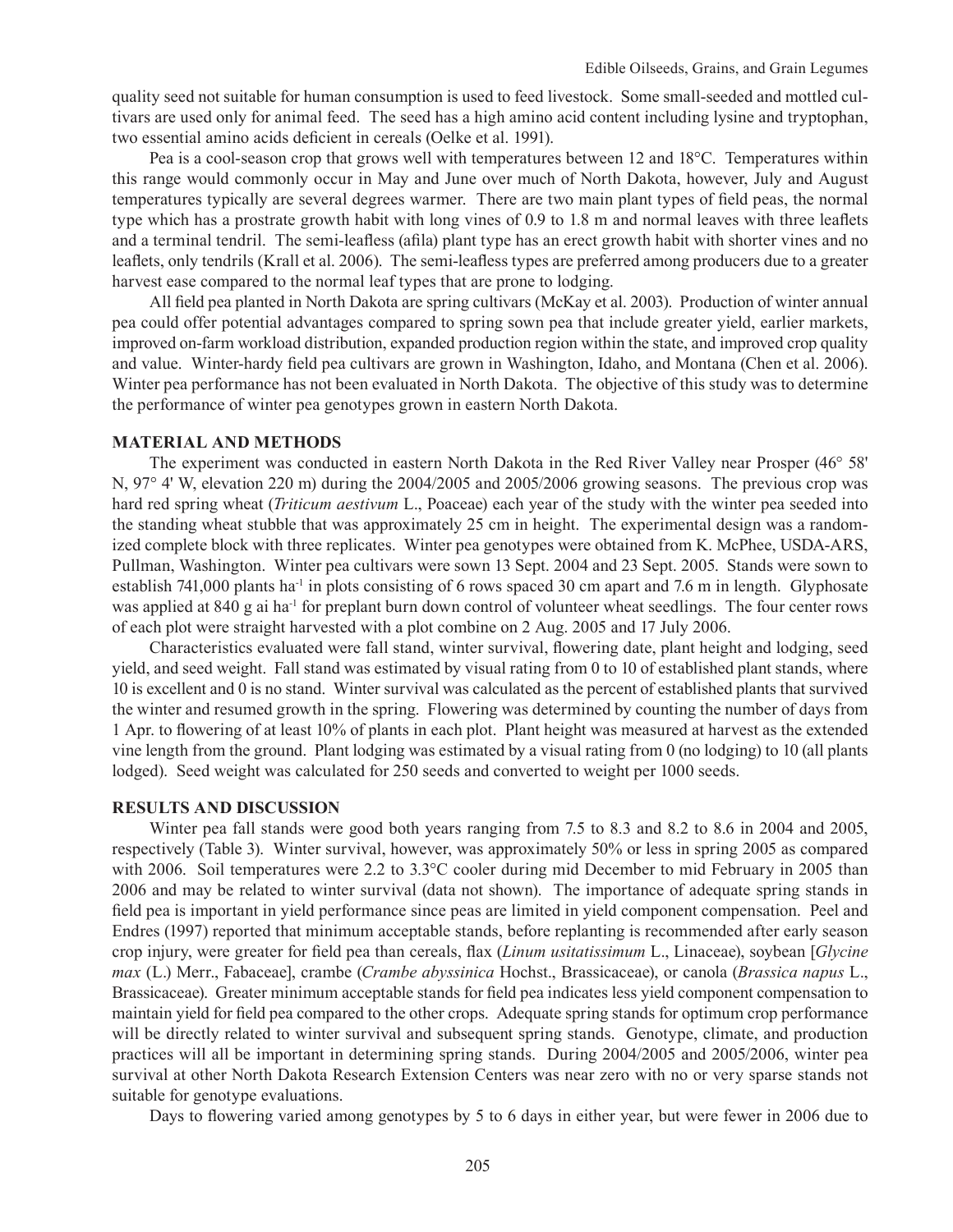above-normal growing-season temperatures that hastened plant development (Table 3). Genotype plant heights were more representative in 2006 than 2005 due to higher and more uniform stands. The short genotypes exhibited shorter plant heights than the tall genotypes in 2006. Low and less uniform stands in 2005 resulted in plant height not being closely associated with vine length. All genotypes in both years whether short/tall or afila/ normal showed high lodging. Genotype seed-weight differences were indicated in 2006 where spring stands averaged 89% across genotypes. Although seed weight in 2005 ranged from 126 to 148 g 1000-1 statistical differences were not observed due to a high variance for this character that was related to poor stands.

Seed yield was approximately twice as great in 2006 than in 2005 due largely to spring stands being more than twice as great in 2006 compared to 2005 (Table 3). Mean yield of the winter genotypes was 66% of the adjacent spring sown pea variety trial (VT) mean yield in 2005. Three winter pea genotypes yielded within 540 kg ha<sup>-1</sup> of the spring VT mean yield. Mean yield of the winter genotypes was 132% of the adjacent spring sown pea VT mean yield in 2006. Two of the winter pea genotypes yielded similar to the highest yielding spring pea 'CDC Mozart' (4066 kg ha-1) (data not shown). Harvest was approximately 10 and 16 d earlier for the winter than spring pea in 2005 and 2006, respectively. This indicates winter pea crop development occurred earlier in the season than spring pea development and likely would have been subjected to less heat and moisture stress. Chen et al. (2006) reported average yield of winter pea lines PS9430706 and PS9530726 at 1750 kg ha<sup>-1</sup> in studies

|                |              |        |           | Wintery   | $_{\text{Days}}$       | Plant     |                    | Seed      | Seed      |
|----------------|--------------|--------|-----------|-----------|------------------------|-----------|--------------------|-----------|-----------|
|                |              |        | Fallz     | survival  | to first               | height    | Plant <sup>w</sup> | weight    | yield     |
| Genotype       | Vine         | Leaf   | stand     | $(\%)$    | flower                 | (cm)      | lodging            | (g/1000)  | (kg/ha)   |
|                |              |        |           |           | 2004/2005 <sup>v</sup> |           |                    |           |           |
| PS9430706      | Tall         | Afila  | 8.0       | 45        | 64                     | 132       | 9                  | 126       | 1745      |
| PS9530726      | <b>Short</b> | Afila  | 8.3       | 15        | 64                     | 112       | 9                  | 140       | 1965      |
| PS9630448      | Tall         | Afila  | 7.5       | 43        | 61                     | 104       | 9                  | 131       | 1965      |
| PS9830S431     | Tall         | Normal | 8.5       | 10        | 66                     | 117       | 9                  | 130       | 1090      |
| PS9830F010     | Tall         | Afila  | 8.0       | 29        | 64                     | 117       | 9                  | 144       | 1405      |
| PS9830F011     | Short        | Afila  | 8.0       | 28        | 65                     | 150       | 9                  | 125       | 1665      |
| Windham        | Short        | Afila  | 7.8       | 15        | 66                     | 150       | 9                  | 148       | 915       |
| Specter        | Tall         | Afila  | 8.0       | 40        | 63                     | 114       | 9                  | 142       | 2320      |
| LSD(0.05)      |              |        | 0.4       | <b>NS</b> | <b>NS</b>              | <b>NS</b> | <b>NS</b>          | <b>NS</b> | <b>NS</b> |
| Spring VT mean |              |        |           |           |                        |           |                    |           | 2506      |
|                | 2005/2006    |        |           |           |                        |           |                    |           |           |
| PS03100635     | Tall         | Afila  | 8.6       | 89        | 54                     | 137       | 8                  | 122       | 3540      |
| PS03100660     | Tall         | Normal | 8.6       | 83        | 55                     | 117       | 8                  | 116       | 3555      |
| PS9830F011     | <b>Short</b> | Afila  | 8.3       | 88        | 59                     | 97        | 7                  | 159       | 4090      |
| Windham        | Short        | Afila  | 8.2       | 91        | 59                     | 91        | 9                  | 155       | 4080      |
| Specter        | Tall         | Afila  | 8.6       | 92        | 60                     | 127       | $\overline{7}$     | 134       | 2675      |
| LSD(0.05)      |              |        | <b>NS</b> | <b>NS</b> | $\overline{3}$         | 20        | $\mathbf{1}$       | 9         | 845       |
| Spring VT mean |              |        |           |           |                        |           |                    |           | 2728      |

|                          |  | Table 3. Winter pea genotype description and mean performance results at Prosper, North Dakota, during |  |  |  |
|--------------------------|--|--------------------------------------------------------------------------------------------------------|--|--|--|
| 2004/2005 and 2005/2006. |  |                                                                                                        |  |  |  |

z Visual fall stand rating from 0 (no stand) to 10 (full stand).

y Visual estimate of percent of fall established plants that initiated regrowth in the spring.

x Days from April 1 to flowering of at least 10% of plants per plot.

<sup>w</sup>Visual plant lodging rating from 0 (no lodging) to 10 (all plants lodged).

v Spring variety trial (VT) seeding date 17 and 19 May in 2005 and 2006, respectively.